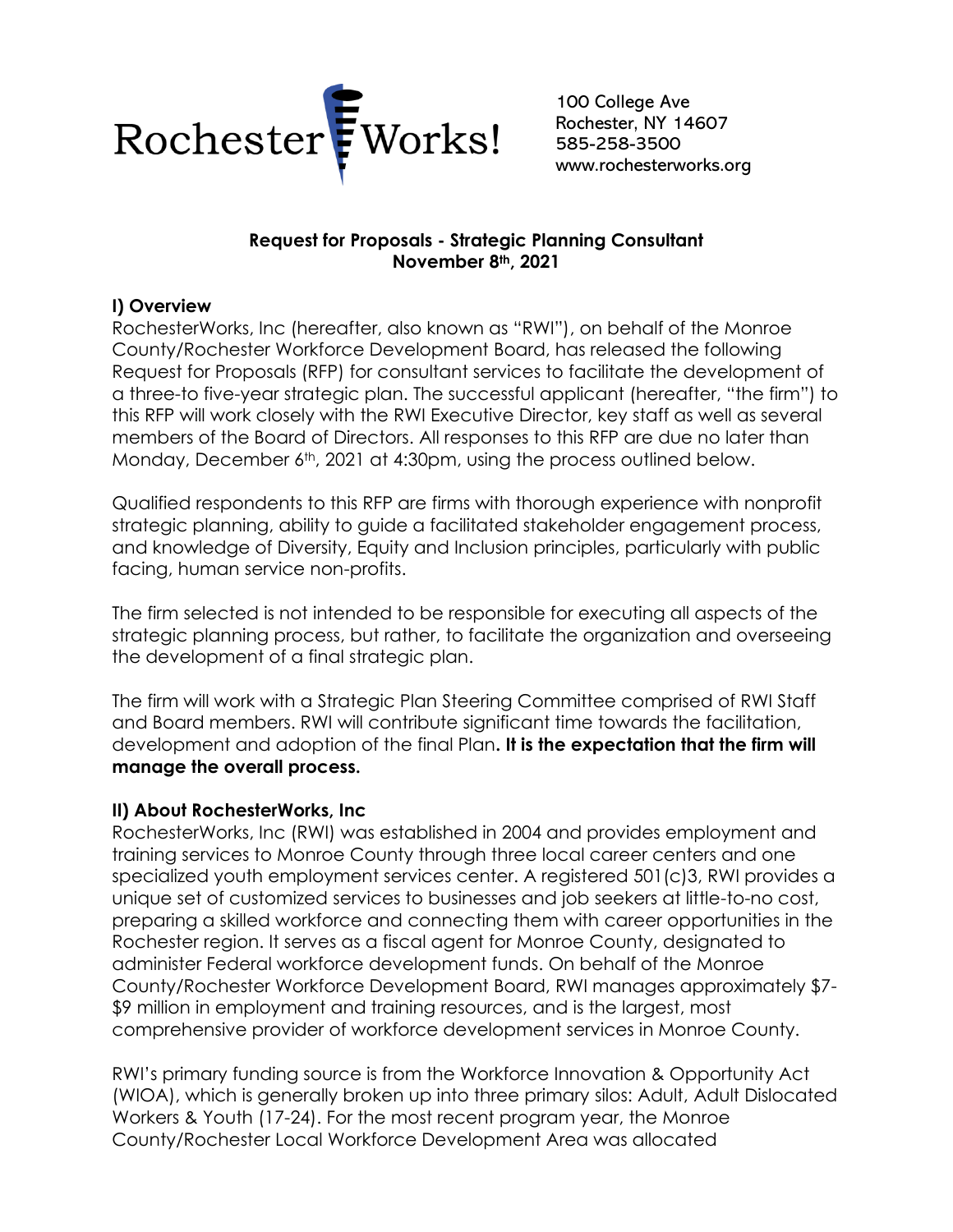approximately \$5.5 million in WIOA funds. RWI spends its WIOA dollars under the oversight of the NYS Department of Labor, which must demonstrate compliance to WIOA to US Department of Labor. RWI receives additional revenue – some recurring, some not – through NYS, foundations and other sources.

RWI operates three One-Stop Career Centers as part of the American Job Center network. It's largest career center, located at 100 College Avenue, provides a variety of career services and job training opportunities for adult job seekers and dislocated workers (generally those who have had their job eliminated, under a variety of circumstances). Additionally, RWI operates a Youth Employment Services bureau in downtown Rochester, in the same building that houses the City of Rochester's Recreation Bureau. The Youth division offers similar services to area residents between the ages of 18-24, as well as the Summer Youth Employment program, which provides employment experience for hundreds of teens annually. RWI also has an affiliate Career Center, which is co-located with the Monroe County Department of Human Services at a County facility, and provides work experience opportunities, job readiness training and other services to adults receiving public assistance. Furthermore, RWI houses a business services division, which works with area employers to promote job openings, fund on-the-job training opportunities, and help ensure RWI services are aligned with the needs of the local economy. Prior to the pandemic, RWI did have allocated staff at the NYS Department of Labor's Career Center on Waring Rd in Northeast Rochester.

Why is RochesterWorks looking to engage in a strategic planning Process? While it is a licensed  $501(c)3$ , RWI is far from a typical non-profit. It provides workforce services on behalf of Monroe County and the City of Rochester, using primarily federal funds that are thoroughly regulated and monitored by the State of New York. With the lingering short and long-term impacts of COVID-19 on the world economy, the field of workforce development finds itself in a very critical and dynamic time. Locally, the workforce is not meeting the demands of the economy, with tens of thousands of unfilled positions among Rochester area employers. This disconnect is not unique to Rochester, as it is being experienced nationally. The City of Rochester has one of the highest poverty rates in the nation, with substantially higher unemployment that which is found in the suburbs. With the influx of federal funding as part of the COVID-19 recession – including the 2020 CARES Act, the 2021 American Rescue Plan Act (ARPA) and the possible Build, Back Better social program - it is not unreasonable to declare that the next several years will see many opportunities for the non-profit sector to seek grant opportunities to increase their bandwidth. In fact, Monroe County recently included "workforce development" as one of the several priority areas of investment as it drafts a plan to invest its \$144 million ARPA investment. The City of Rochester recently allocated \$13 million in ARPA funds for economic opportunity projects, including workforce development.

Local workforce development boards are not meant to provide the whole spectrum of workforce development services for the community. Monroe County, like other communities, has many programs that aims to connect youth and adults with quality careers. This includes assets like Monroe Community College, various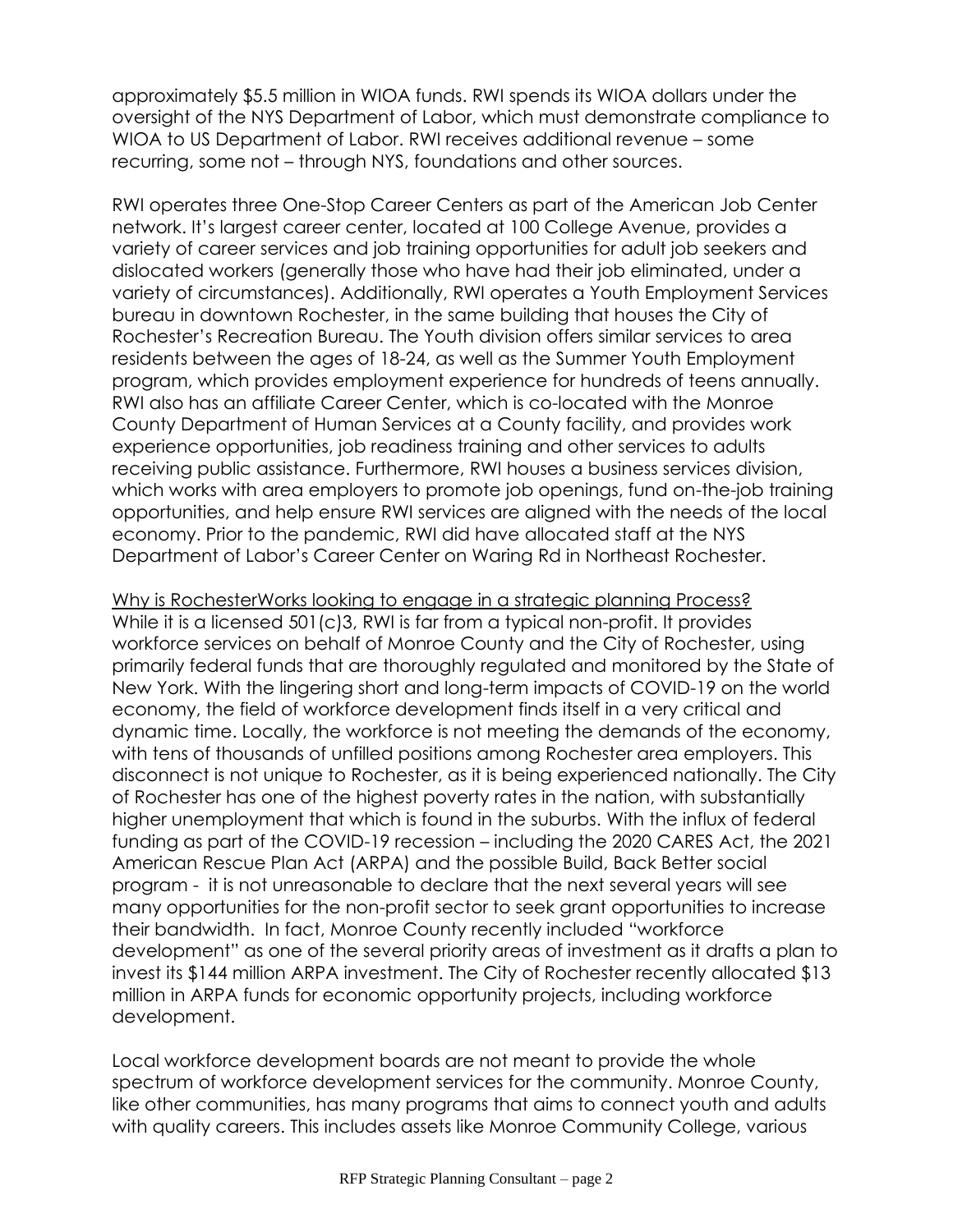apprenticeship and pre-apprenticeship programs, industry-driven training opportunities, certification and credential programs, among others.

As the largest provider of workforce development, job training and career services in the county, RochesterWorks needs to determine if it is capable and primed to play a larger role as a convener for the workforce system.

# **III) Scope of Work/Responsibilities of Consultant**

In developing this three (3) to five (5)-year strategic plan, the firm will work with the Steering Committee to:

- Develop an effective process for the development of the strategic plan, acting as principal liaison to staff for delivery of messages and feedback.
- Engage stakeholders including, but not limited to, staff, key members in the workforce development and business community, program participants, key partner organizations, policymakers and members of the workforce development board
- **•** Detail the current landscape of workforce development in Monroe County, and if RochesterWorks is poised to take a larger role in convening the growing system. This may include creating a Resource Map for the area workforce development system.
- Re-evaluate RochesterWorks' mission and strategic vision
- Clearly articulate goals for the organization to fulfill its mission and vision
- Provide a scan of the RWI organizational culture, and identify strengths and opportunities for improvement with regards to employee, partner, and customer experience
- Help provide a pathway for RochesterWorks to ensure it is doing its part as a community organization to promote diversity, equity, and inclusion for all residents of Monroe County
- Coordinate the writing and editing of drafts and the final strategic plan document
- Determine, with the Steering Committee, the appropriate timeframe of the strategic plan (3 to 5 years)
- **•** Present, with RochesterWorks leadership, the strategic plan to both RochesterWorks staff and the Workforce Development Board

# **IV) Interaction with the "Local Plan"**

While RochesterWorks has never, as an organization, engaged in a traditional strategic planning process, it is responsible for developing a for developing a Fouryear WIOA Local Plan and Four-Year WIOA Regional Plan, which is adopted by the workforce development board and provided to the NYS Department of Labor for approval. These [documents,](https://rochesterworks.org/images/Monroe_County-Rochester_Local_Plan_Web_Version_2021-2025_FINAL_8-18-2021.pdf) which were most recently revised and approved in Summer of 2021, provide a good summary of how RochesterWorks will live up to its statutory charge of ensuring the workforce development and training system is aligned with the needs of the local economy. The Local Plan does not, however, focus on organizational structure and culture, nor does it take a comprehensive look at the future growth and viability of the organization, rather concentrating